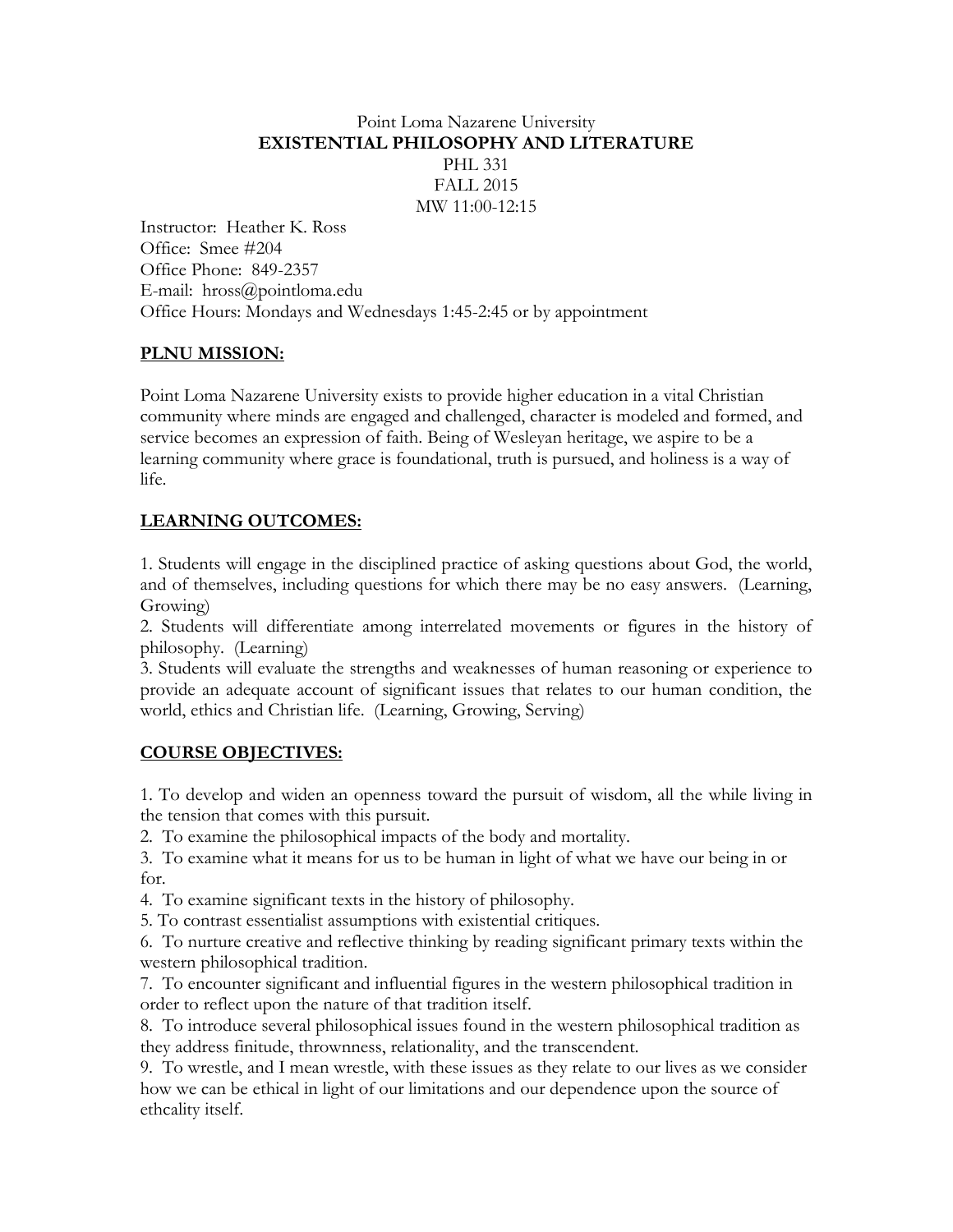## **ACADEMIC ACCOMIDATIONS:**

All students are expected to meet the minimum standards for this course as set forth by the instructor. Students with learning disabilities who may need accommodations should first discuss options and services with the Academic Support Center (ASC) during the first two weeks of the semester. The ASC, in turn, will contact professors with official notification and suggested classroom accommodations, as required by federal law. Approved documentation must be provided by the student and placed on file in the ASC prior to the beginning of the semester.

#### **INCLUSIVE LANGUAGE**:

The School of Theology and Christian Ministries is committed to the equality of women and men. Recognizing that people often use language in ways that imply the exclusion or inferiority of women, the School strongly urges students to join faculty and staff in avoiding any sexist language in public discourse, in classroom discussions and in writing.

#### **TEXTBOOKS**:

\*Søren Kierkegaard. *Sickness Unto Death*. Princeton, ISBN# 0-691-02028-0 \* Gordon Marino (Editor). *Basic Writings of Existentialism,* ISBN-# 13: 978-0375759895 \*Albert Camus, *The Stranger*, Vintage, Matthew Ward translation, ISBN #978-0679720201 \*Jacques Derrida. *Adieu to Emmanuel Levinas,* ISBN-#13: 978-080473275 -Optional \*Cormack McCarthy, *The Road*, Vintage, ISBN #978-0-307-38789-9 \*Reading Packet to be purchased from Pat Jafry

# **PROCEDURE/REQUIREMENTS**:

1. We will be reading from some of the most significant **texts** in the history of western thought. It is vitally important that you become acquainted with the material in order that you get a feel for not simply what the writer says, but *how* she or he makes you think. I want you to be thoughtful and critical of what each of the thinkers writes, as well as of what I say in class. A significant portion of your grade will be based upon the amount of reading you do. You will be asked to give a report each day on your reading progress (scale of 0-10). For example, an 8.5 means that you read carefully and thought about carefully 85% of the assigned reading for that day.

2. Regular and punctual **attendance** is required for the full benefit of this class. If you are late it is your responsibility to see me after class in order that your attendance may be recorded. Any three tardies will be recorded as one absence. Due to the nature of this class in particular, dialogue will be very important. Dialogue tends to spawn new ideas and creativity, so discussion will be important. Therefore, *each* student will be expected to enter into class discussion. The extent to which this occurs (as well as the quality), along with attendance will be considered in your final grade. *You cannot pass the class* if you miss more than 6 class sessions. See the catalogue.

3. Throughout the term each of you will do two **in-class presentations**. If it is the first day discussing a figure, there should be a brief and general philosophical introduction to the figure covered during that session. Otherwise the presentation should cover the specific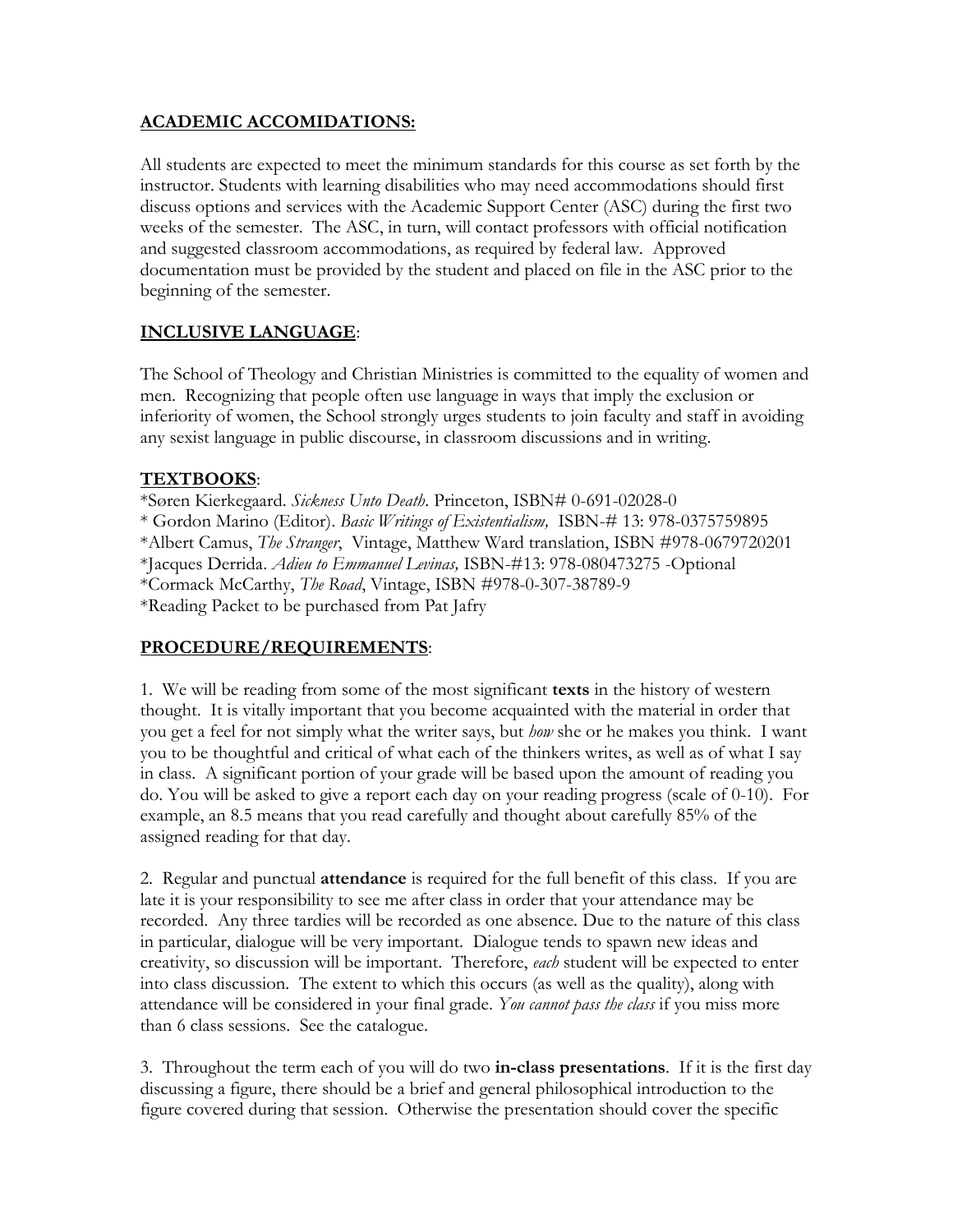reading for the day. The presentation should mainly be an outline of the text. You should reference 8-10 significant portions of the text to be covered in class. You must provide a detailed outline and bibliography for each member of the class.

4. There will be 3 **Take-Home Exams/essays** due throughout the semester. Each of the exams will cover the material just prior to the reception of the exam (including the material covered on the day of the reception of the exam). I will e-mail you an essay prompt and you will have a week to respond. You absolutely may not use outside sources for the exams. You may study together and I encourage you to do so. Plagiarism will not be tolerated and will result in either zero credit for the assignment and a full grade reduction for the class or (more likely) failure of the course all together (this is up to my discretion). Both will result in a letter to the Provost to be placed in your academic record.

5. There will be a **final paper** due at noon in my box on *The Road* . It will be reflective and related to the reading from Kierkegaard's *Works of Love*. It will be 7-9 pages, typed, double spaced. Theses must be approved by me in advance. Plagiarism will not be tolerated and will result in either zero credit for the assignment and a full grade reduction for the class or (more likely) failure of the course all together (this is up to my discretion). Both will result in a letter to the Provost to be placed in your academic record.

6. I would like for you to watch 4 **films** this semester. I will provide a list of approved films, and you must watch films only from this list for the fulfillment of this assignment. I would like for you to watch films you have not seen before. Your typed response can be anywhere from a paragraph to a page or so. The response should include a characterization of the existentialist themes in the film and the date you watched the film.

7. The **grades** are based on all of these mentioned assignments. All outside assignments are due at the beginning of class. Any late assignments will be reduced a full letter grade per class day and will not be accepted at all after one week (if it's due Thursday it can not be turned in any later than the following Thursday). Plagiarism will not be tolerated and will result in either zero credit for the assignment and a full grade reduction for the class or (more likely) failure of the course all together (this is up to my discretion). Both will result in a letter to the Provost to be placed in your academic record.

|                       | $16\%$ (8% each) |
|-----------------------|------------------|
|                       | 15%              |
| Take-Home Exam #1     | $15\%$           |
| Take-Home Exam #2     | $15\%$           |
| Take-Home Exam #3     | $15\%$           |
| Movie Response (I-IV) | $8\%$ (2% each)  |
|                       | 16%              |
|                       | 100%             |
| $79-77\%$ C+          | $63-60\%$ D-     |
| 76-74% C              | $59-0\%$ F       |
| $73 - 70\%$ C-        |                  |
| $69-67\%$ D+          |                  |
| 66-64% D              |                  |
|                       |                  |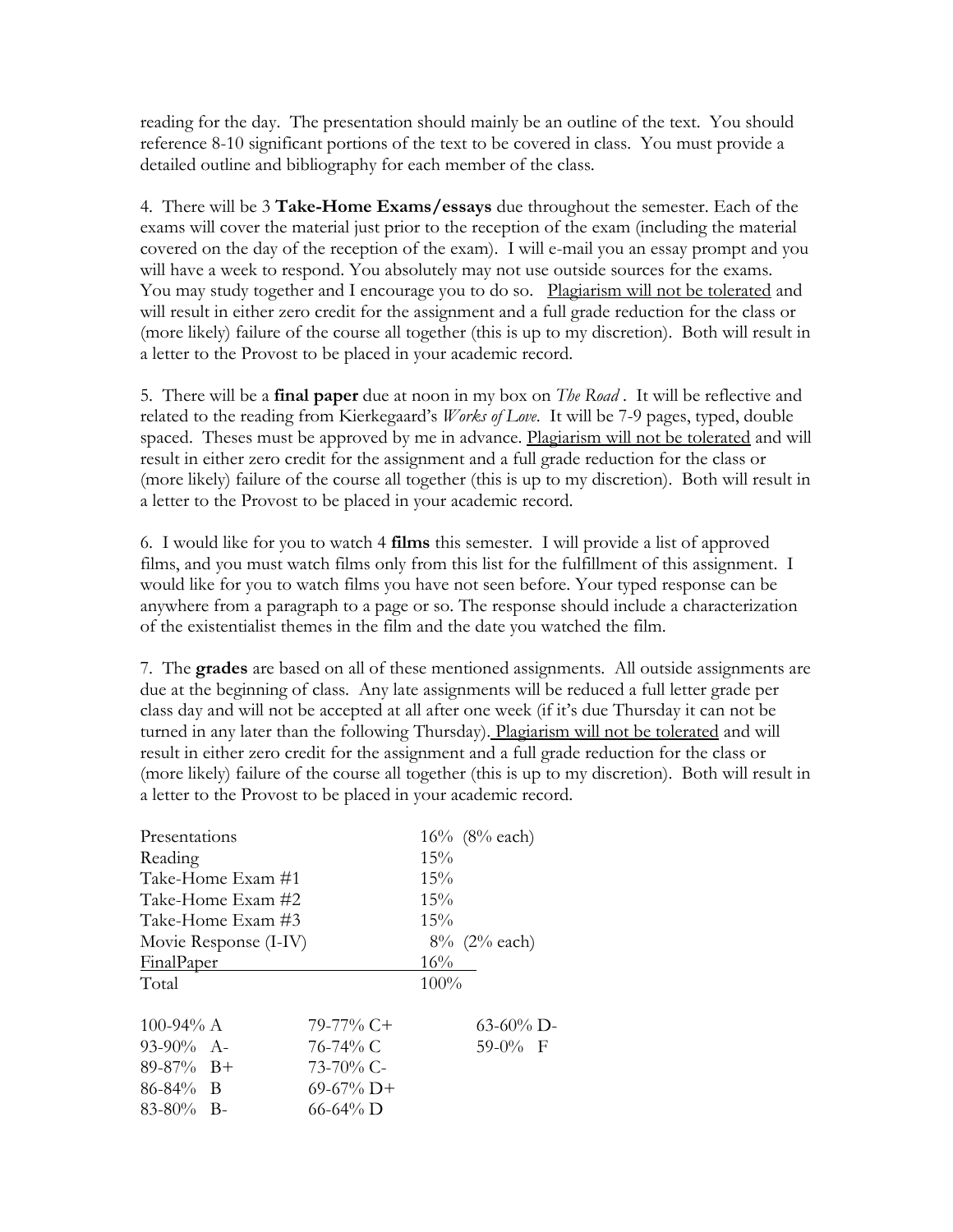#### **FILMS WITH EXISTENTIAL THEMES:**

- o **Gattica**
- o **Boyhood**
- o **Inception**
- o **Brazil**
- o **Snowpiercer**
- o **Birdman**
- o *The Truman Show*
- o **Midnight in Paris**
- o **Moon**
- o *One Flew Over the Cuckoo's Nest*
- o **Melancholia**
- o *Shawshank Redemption*
- o **Being John Malcovich**
- o **Donnie Darko**
- o *American Beauty*
- o *Looper*
- o **Finding a Friend for the End of the World**
- o **127 Hours**
- o *The Matrix*
- o **Garden State**
- o **Wit**
- o **I ♥Huckabees**
- o **Crimes and Misdemeanors**
- o *Pulp Fiction*
- o **Before Sunrise**
- o *Pan's Labyrinth*
- o **Blade Runner**
- o **Straight Story**
- o *The Tree of Life*
- o **Toy Story 3**
- o *Memento*
- o **Thin Red Line**
- o **Eternal Sunshine of the Spotless Mind**
- o *The Unbearable Lightness of Being*
- o *True Grit* (2010 version)
- o *Donnie Darko*
- o **Groundhog Day**
- o *Zelig*
- o **Little Miss Sunshine**
- o *Adaptation*
- o **eXistenZ**